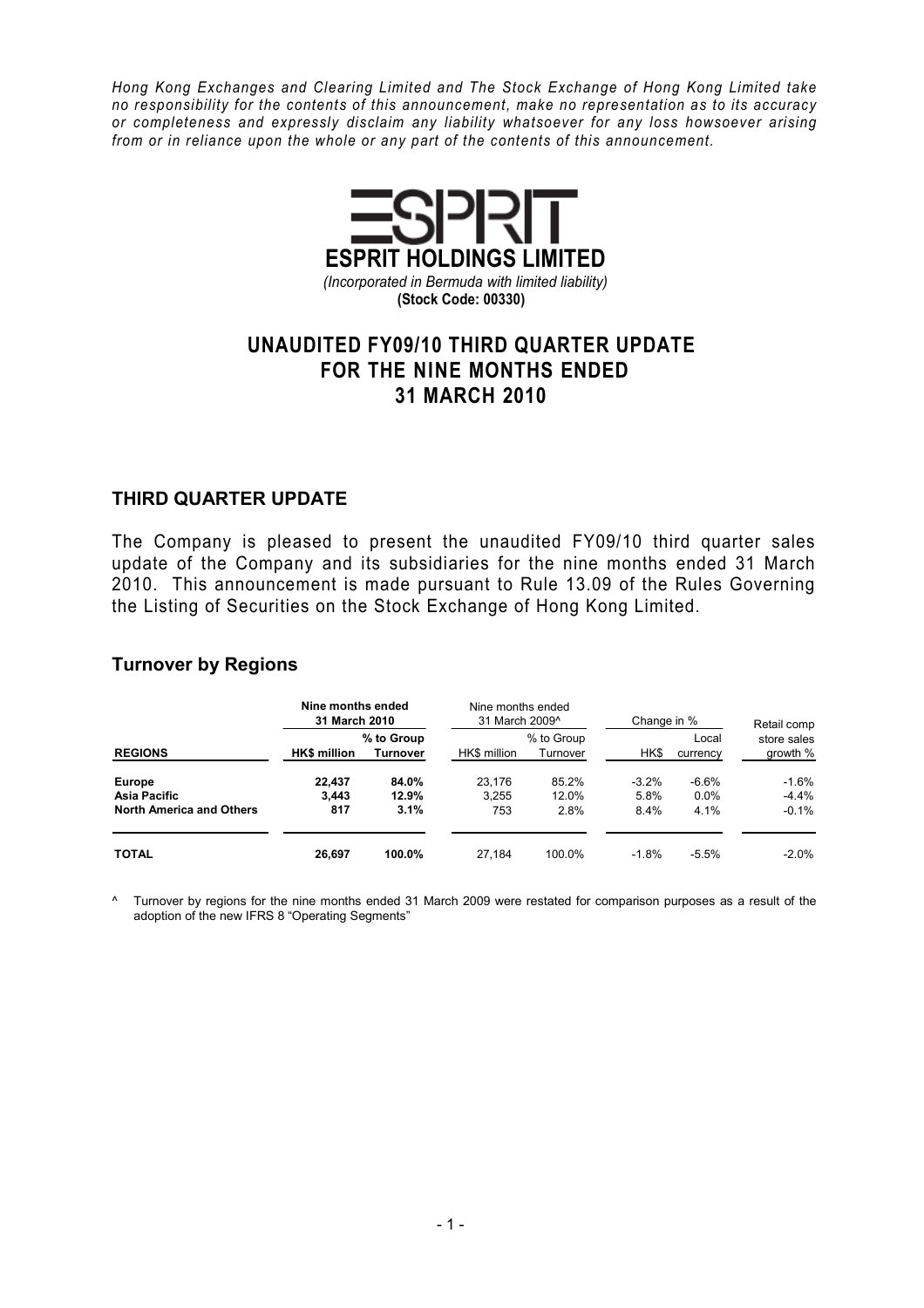# Turnover by Key Distribution Channels

|                                  | Nine months ended   |                 | Nine months ended |          |             |          |  |
|----------------------------------|---------------------|-----------------|-------------------|----------|-------------|----------|--|
|                                  | 31 March 2010       |                 | 31 March 2009     |          | Change in % |          |  |
|                                  |                     | % to Group      | % to Group        |          | Local       |          |  |
| <b>KEY DISTRIBUTION CHANNELS</b> | <b>HK\$</b> million | <b>Turnover</b> | HK\$ million      | Turnover | HK\$        | currency |  |
| <b>RETAIL</b> <sup>#</sup>       | 13,593              | 50.9%           | 12,223            | 45.0%    | 11.2%       | 6.2%     |  |
| Europe                           | 10,880              | 40.8%           | 9,918             | 36.5%    | 9.7%        | 5.0%     |  |
| Asia Pacific                     | 2,142               | $8.0\%$         | 1,797             | 6.6%     | 19.2%       | 12.1%    |  |
| North America                    | 571                 | 2.1%            | 508               | 1.9%     | 12.4%       | 7.5%     |  |
| <b>WHOLESALE</b>                 | 12,919              | 48.4%           | 14,766            | 54.3%    | $-12.5%$    | $-15.3%$ |  |
| Europe                           | 11,524              | 43.2%           | 13,224            | 48.6%    | $-12.9\%$   | $-15.4%$ |  |
| Asia Pacific                     | 1,270               | 4.7%            | 1,416             | 5.2%     | $-10.3%$    | $-14.7%$ |  |
| North America and Others         | 125                 | 0.5%            | 126               | 0.5%     | $-0.9%$     | $-7.6\%$ |  |
| <b>LICENSING AND OTHERS</b>      | 185                 | 0.7%            | 195               | 0.7%     | $-4.9%$     | $-5.9%$  |  |
| Licensing                        | 143                 | 0.5%            | 144               | 0.5%     | $-0.8%$     | $-1.4%$  |  |
| Salon                            | 31                  | 0.1%            | 41                | 0.2%     | $-24.4\%$   | $-24.4%$ |  |
| <b>Others</b>                    | 11                  | 0.1%            | 10                | 0.0%     | 18.2%       | 6.4%     |  |
| <b>TOTAL</b>                     | 26,697              | 100.0%          | 27,184            | 100.0%   | $-1.8%$     | $-5.5%$  |  |

# Retail sales includes sales from e-shop in countries where available

# Turnover by Product Divisions

|                          | Nine months ended<br><b>31 March 2010</b> |                 | Nine months ended<br>31 March 2009 |            | Change in % |          |  |  |
|--------------------------|-------------------------------------------|-----------------|------------------------------------|------------|-------------|----------|--|--|
|                          |                                           | % to Group      |                                    | % to Group |             | Local    |  |  |
| <b>PRODUCT DIVISIONS</b> | <b>HK\$</b> million                       | <b>Turnover</b> | HK\$ million                       | Turnover   | HK\$        | currency |  |  |
| casual                   | 12,602                                    | 47.2%           | 12.405                             | 45.6%      | 1.6%        | $-1.4%$  |  |  |
| edc                      | 6.341                                     | 23.7%           | 6.505                              | 23.9%      | $-2.5\%$    | $-5.5%$  |  |  |
| collection               | 2.507                                     | 9.4%            | 2.355                              | 8.7%       | 6.4%        | 3.3%     |  |  |
| others*                  | 5,247                                     | 19.7%           | 5.919                              | 21.8%      | $-11.3%$    | $-13.8%$ |  |  |
| <b>TOTAL</b>             | 26,697                                    | 100.0%          | 27.184                             | 100.0%     | $-1.8%$     | $-5.5%$  |  |  |

\* others include accessories, kids, shoes, bodywear, sports, de. corp, red earth, salon, licensing income & licensed products like timewear, eyewear, jewellery, bed & bath, houseware, etc.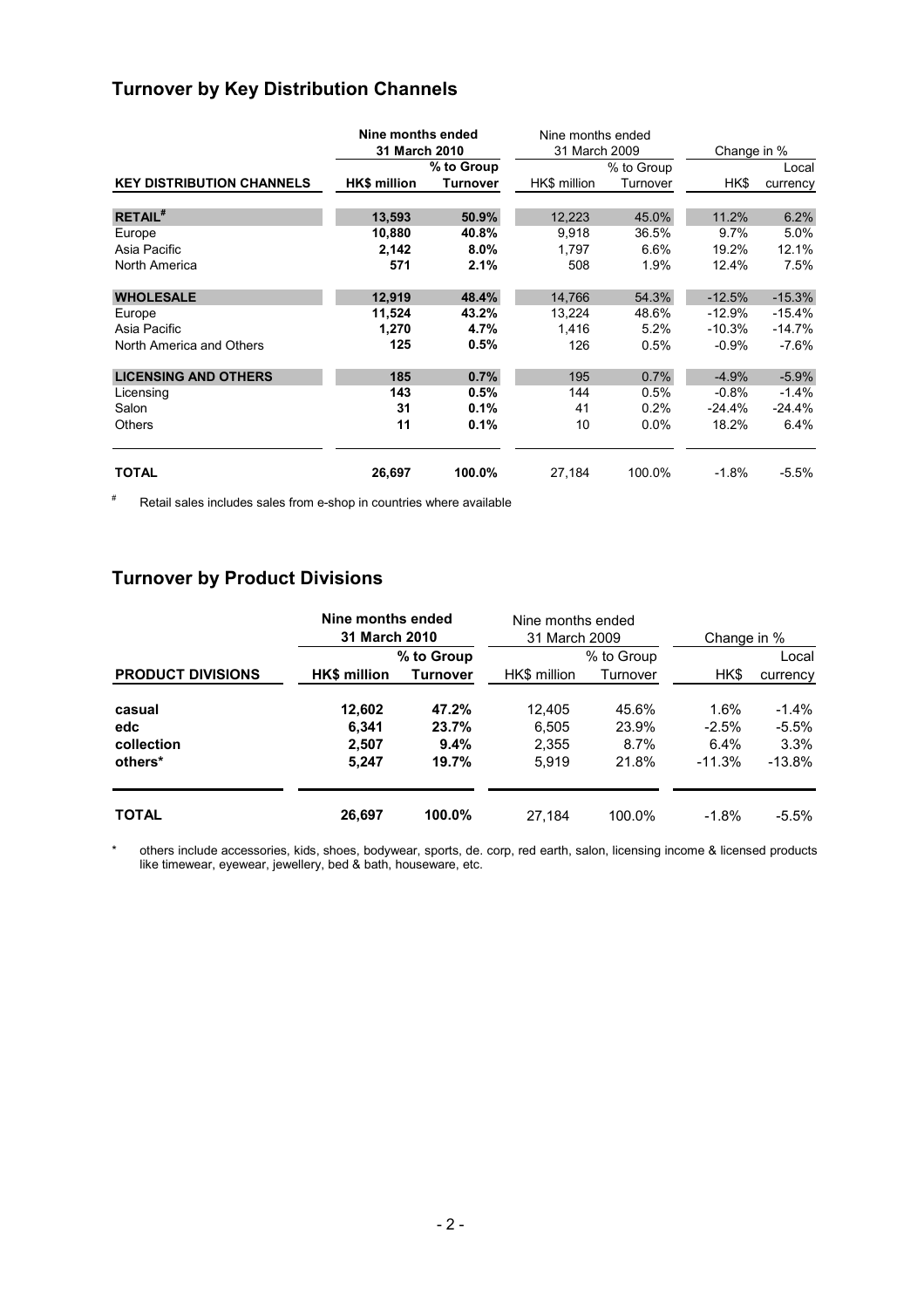### Key Distribution Channels by Regions

| As at 31 March 2010                                                        | WHOLESALE (controlled space only) |                                    |                                                                      |                                                |              |                                    |               |                                                              |                                          | <b>RETAIL</b>     |                                                                        |                                                                               |                         |                                       |                                  |                                         |                         |
|----------------------------------------------------------------------------|-----------------------------------|------------------------------------|----------------------------------------------------------------------|------------------------------------------------|--------------|------------------------------------|---------------|--------------------------------------------------------------|------------------------------------------|-------------------|------------------------------------------------------------------------|-------------------------------------------------------------------------------|-------------------------|---------------------------------------|----------------------------------|-----------------------------------------|-------------------------|
|                                                                            | Franchise stores                  |                                    |                                                                      |                                                |              | Shop-in-stores                     |               |                                                              | <b>Identity Corners</b>                  |                   |                                                                        | Directly Managed Stores                                                       |                         |                                       | Comp Stores**                    |                                         |                         |
| <b>REGIONS</b>                                                             | No. of<br>stores                  | Sales area<br>sqm                  | Reclassification /<br>Net opened                                     | Net<br>change in<br>stores* sales area* stores | No. of       | Sales area<br>sqm                  | Net<br>opened | <b>Net</b><br>change in No. of<br>stores* sales area* stores |                                          | Sales area<br>sqm | Reclassification /<br>Net opened                                       | Net<br>change in<br>stores* sales area*                                       | No. of<br>stores        | Sales area<br>sqm                     | Reclassification /<br>Net opened | Net<br>change in<br>stores* sales area* | No. of stores           |
| <b>ESPRIT</b><br>(excl Salon and Red Earth)                                |                                   |                                    |                                                                      |                                                |              |                                    |               |                                                              |                                          |                   |                                                                        |                                                                               |                         |                                       |                                  |                                         |                         |
| Europe<br>Asia Pacific (excl. China)<br>China^<br>North America and Others | 1,192<br>185<br>57                | 307.736<br>37.244<br>15.268<br>300 | (39)<br>$\overline{\phantom{0}}$<br>(47)<br>$\overline{\phantom{a}}$ | 5.4%<br>0.6%<br>$-56.6%$                       | 5.017<br>254 | 205,906<br>10,188<br>$\sim$<br>177 | (155)<br>30   | $-1.7%$<br>$-1.7%$<br>$\sim$<br>29.2%                        | 5.118<br>$\overline{\phantom{0}}$<br>584 | 114.927<br>65,525 | (748)<br>$\overline{\phantom{0}}$<br>(212)<br>$\overline{\phantom{0}}$ | $-11.7\%$<br>$\overline{\phantom{a}}$<br>$-23.3%$<br>$\overline{\phantom{0}}$ | 421<br>337<br>289<br>81 | 242,879<br>65,810<br>48,645<br>30,395 | 36<br>289                        | 9.8%<br>2.7%<br>n.a.<br>7.8%            | 258<br>220<br>120<br>62 |
| <b>TOTAL</b>                                                               | 1,436                             | 360,548                            | (86)                                                                 | $-1.1%$                                        | 5,279        | 216,271                            | (123)         | $-1.7%$                                                      | 5,702                                    | 180.452           | (960)                                                                  | $-16.3%$                                                                      | 1,128                   | 387,729                               | 327                              | 23.7%                                   | 660                     |

\* Net change from 30 June 2009<br>\*\* All e-shops within Europe are shown as 1 comparable store in Europe and the e-shop in U.S. is shown as 1 comparable store in North America<br>^ 46 Esprit franchise stores and 242 Esprit id

n.a. Means not applicable